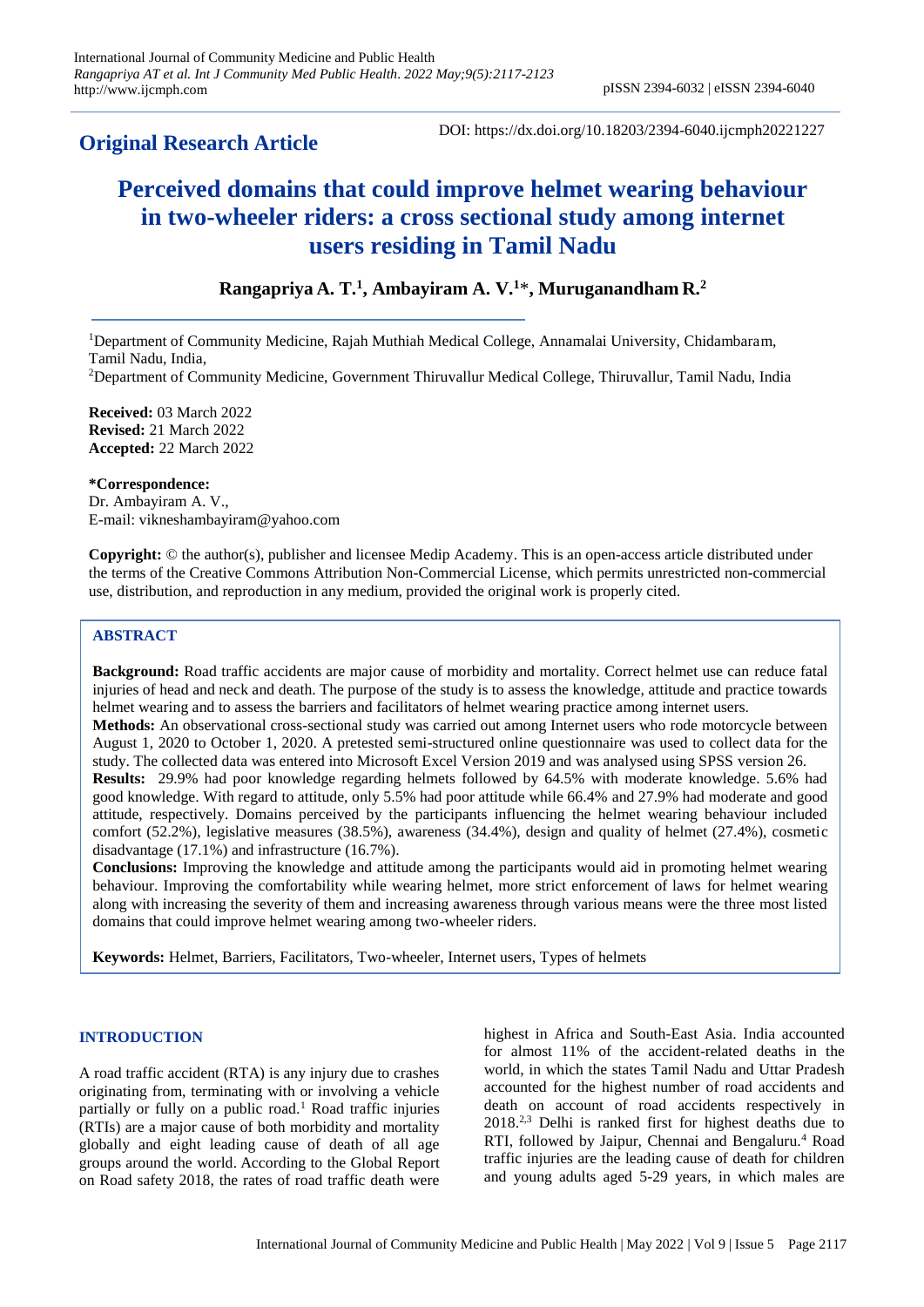more likely (three times) to be involved in road traffic crashes than females. The risk factors are Speeding; Driving under influence of alcohol and other psychoactive substances; non-use of motorcycle helmets, child restraints and seatbelts; Distracted driving; Unsafe Road infrastructure; Unsafe vehicles; Inadequate postcrash care; Inadequate enforcement of traffic laws.<sup>2</sup> The correct helmet use can lead to a 42% reduction in the risk of fatal injuries and a 69% reduction in the risk of head injuries. Motorcycle helmets were invented in 1914 by Mr. Moss. However, the importance of crash helmets for civilians' motorcyclists was brought into light by Dr. Hugh Cairns.<sup>5</sup> There are six main types of motorcycle helmets: full face, modular, open face, half, off-road, and dual-sport helmets.<sup>6</sup> An important means of increasing the helmet wearing is through legislation.

Section 129 of the motor vehicle act of 1988 clearly reads that anybody driving a motorcycle or a two-wheeler of any class in a public area is mandated to put on a protective safety helmet. According to Motorcycle Amendment Bill 2019, the fine for not wearing helmets has been increased from ₹100 to ₹1,000. On subsequent charges, disqualification for 3 months from driving.<sup>4</sup> Despite such strict enforcement of law and imposing heavy fine, it is observed that not many tend to follow the rules and regulations and the practice of helmet wearing is observed to be low. The need for the study is to assess the reasons for less to no helmet wearing. The objective of the study is to find out the Knowledge and Attitude towards Helmet wearing while riding two-wheelers among internet users. The second objective of the study is to identifying the domains influencing the helmet wearing behaviour and the facilitators and barriers within the domains identified.

#### **METHODS**

The study was cross-sectional study conducted among internet users aged more than 18 years. The study period was August 1,2020 to November 1, 2020. The study population was people residing in Tamilnadu, India. The study participants were the internet users who rode twowheeler in their day-to-day life. The inclusion criteria for the study were age more than 18 years, owning a twowheeler and riding a two-wheeler. Bicycle owners and riders were excluded from the study. Ethical approval was obtained from the institutional ethics committee. A pretested semi-structured questionnaire was administered through google forms for collecting the data. A question regarding the ownership and usage of two wheelers was asked at the start of the questionnaire to fulfil the inclusion and exclusion criteria. The questionnaire comprised Sociodemographic characteristics, details regarding two wheeler and helmet, Knowledge and attitude towards helmet wearing, perceived barriers and facilitators for practising helmet wearing. The data on socio demographic characteristics like age, sex, education, occupation was collected. In order to get details regarding the pattern of helmet worn, questions

like do you wear helmet, number of helmets owned were asked. The questionnaire also consisted of 19 questions regarding knowledge and attitude of helmet wearing among motorcycle riders. All 19 were close ended questions. The questions were formulated to test the knowledge, attitude and practice. Finally, the participants were asked regarding the perceived barrier and what change they think would make everyone to wear helmet. The above was an open-ended question. Internal validity of the questionnaire was assessed by presenting the questionnaire to 5 different experts. For knowledge each correct answer was given 1 mark and wrong answer was given 0 marks. The resulting scores ranged from 1 to 15, which was then classified into Poor  $(1 \text{ to } 5)$ , moderate  $(6 \text{ to } 5)$ to 10) and Good (11 to 15) Knowledge. For attitude, strongly disagree, disagree, neutral, agree and strongly agree were scored 1 to 5, respectively. After evaluation the scores ranged from 6 to 26 which was divided into poor (6 to 12), moderate (13 to 19) and good (20 to 26).

# *Statistical analysis*

The data collected were entered into microsoft excel version 2.41.1, which was then compiled and analysed using SPSS version 23. Descriptive statistics like Percentile, proportions were used to describe the data. For the open-ended question regarding the barriers and facilitators all the answers collected were compiled and categorized into the various domains and sub groups.

## **RESULTS**

Out of 358 participants, 329 (92%) were in age group 20 to 30 years. Males and females were of almost equal proportion with the male: female ratio of 1.11:1. Among education status of the participants 319 (89.11%) were professionals followed by 17 (4.75%) were undergraduates. It was observed that 301 (89.08%) participants were doing a semi-skilled job, 285 (79.6%) participants were dependent. Hinduism (90.8%) was the most practiced religion. Most (88.5%) of them were unmarried. 83.8% belonged to nuclear family and almost 83% were urban residents (Table 1).

Among the participants, 286 (79.9%) owned helmet, in which 278 (77.5%) owned one helmet and 10 (2.9%) owned more than one helmet. In regards to the type of helmet owned by participants, open face helmet (30.7%) and full-face helmet (30.7%) were the most commonly owned, followed by modular helmet (11.2%). Based on the two-wheeler ownership, 259 (72.3%) owned both scooty and motorcycle followed by 166(46.4%) owning both scooty and bicycle (Table 2). The thickness of the helmet along with foam was correctly answered as 15-20 mm by 118 (33%) participants. At least 3 parts of helmet were listed by 85 (23.74%) participants. 87 (24.3%) correctly stated that a helmet must comply to ISI/bis standards.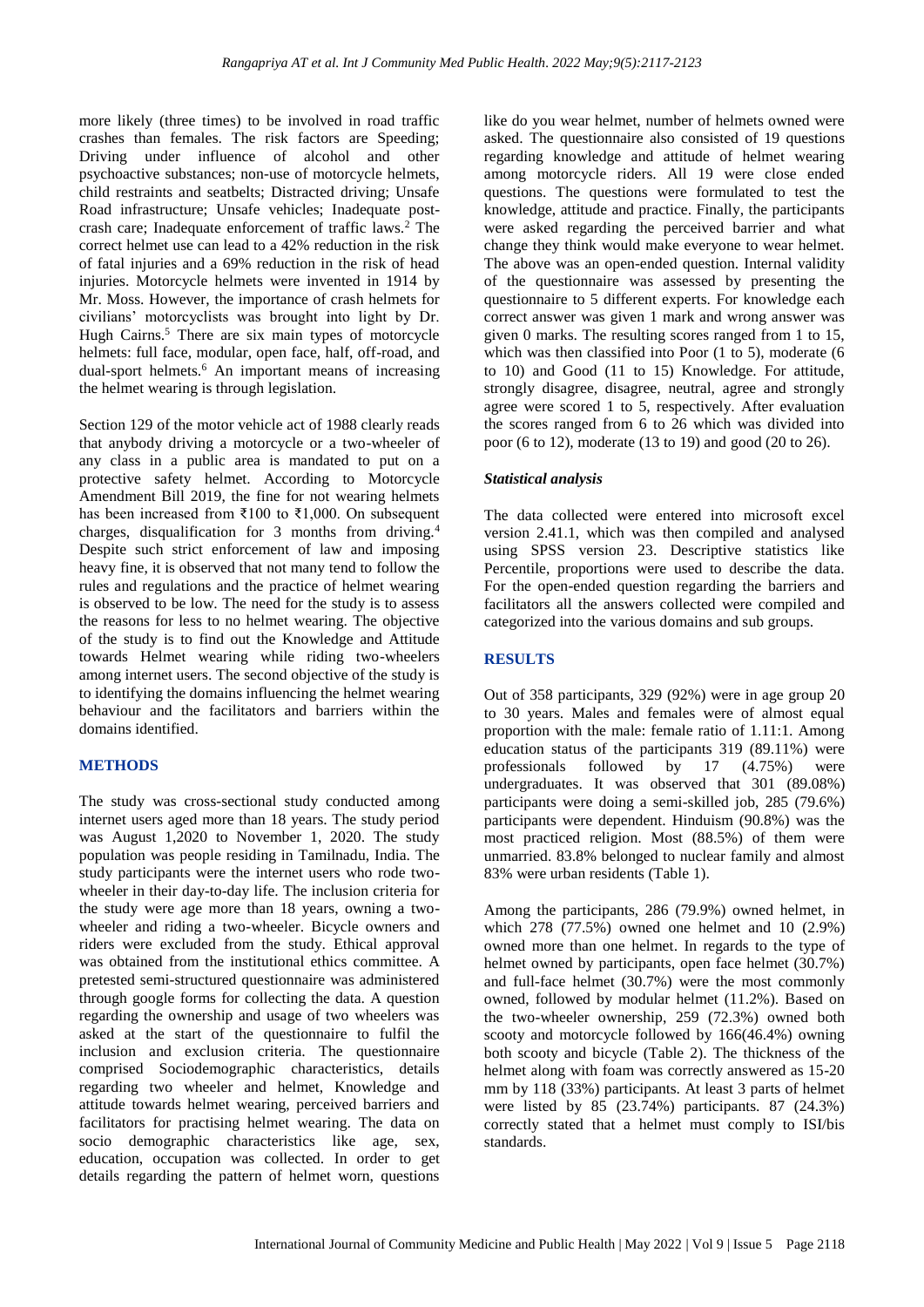| Sociodemographic<br>variable | <b>Answers</b> | N              | $\frac{0}{0}$ |
|------------------------------|----------------|----------------|---------------|
|                              | $20 - 30$      | 329            | 92            |
| Age (years)                  | 30-40          | 21             | 5.9           |
|                              | $40 - 50$      | 5              | 1.5           |
|                              | 50-60          | 1              | 0.3           |
|                              | 60-70          | $\overline{2}$ | 0.6           |
| <b>Sex</b>                   | Male           | 188            | 52.5          |
|                              | Female         | 170            | 47.5          |
|                              | Technical      | 3              | 0.84          |
|                              | education      |                |               |
| <b>Education</b>             | Undergraduate  | 17             | 4.75          |
|                              | Postgraduate   | 12             | 3.35          |
|                              | Professional   | 319            | 89.11         |
|                              | Doctorate      | 7              | 1.95          |
|                              | Skilled        | 50             | 13.97         |
| Occupation                   | Semi-skilled   | 301            | 84.08         |
|                              | Unskilled      | $\overline{7}$ | 1.95          |
|                              | Hinduism       | 318            | 88.5          |
|                              | Islam          | 16             | 4.2           |
| Religion                     | Christianity   | 18             | 5             |
|                              | Others         | 8              | 2.3           |
|                              | Unmarried      | 325            | 90.8          |
| <b>Marital status</b>        | Married        | 32             | 8.9           |
|                              | Divorced       | 1              | 0.3           |
|                              | Nuclear family | 300            | 83.8          |
| <b>Type of family</b>        | Joint family   | 58             | 16.2          |
|                              | Rural          | 61             | 17.04         |
| <b>Type of residence</b>     | Urban          | 297            | 82.96         |

#### **Table 1: sociodemographic characteristics of the study participants (n=358).**

#### **Table 2: Type of helmet and two-wheelers owned by the study particiapants (n=358).**

| <b>Questions</b>  | <b>Answer</b>             | N   | $\frac{0}{0}$ |  |
|-------------------|---------------------------|-----|---------------|--|
| Do you own        | Yes                       | 286 | 79.9          |  |
| helmet?           | No                        | 72  | 20.1          |  |
| Number of         | None                      | 70  | 19.6          |  |
| helmets           | 1                         | 278 | 77.5          |  |
| you own           | >1                        | 10  | 2.9           |  |
|                   | Bicycle only              | 18  | 5.03          |  |
|                   | Motorcycle only           |     | 32.68         |  |
| Type of           | Scooty only               | 168 | 46.93         |  |
| two-<br>wheeler   | Scooty/Motorcycle         | 14  | 3.91          |  |
| owned             | Scooty/Bicycle            | 12  | 3.35          |  |
|                   | Motorcycle/Bicycle        | 14  | 3.91          |  |
|                   | Motorcycle/Bicycle/Scooty | 15  | 4.19          |  |
|                   | Modular                   | 40  | 11.2          |  |
|                   | Open face                 | 110 | 30.7          |  |
| Type of<br>helmet | Off road                  | 26  | 7.3           |  |
|                   | Half face                 | 33  | 9.2           |  |
|                   | <b>Full face</b>          | 110 | 30.7          |  |

Majority (99.44%) of participants opined that helmet conferred safety. 251 (70.1%) voiced that the riders would be fined if they didn't properly fasten their helmet. Most (90.2%) of the, agreed that there was fine if the rider didn't wear helmet. Pillion riders were required to wear helmet according to 322 (89.9%) participants. 294 (82.1%) were aware that helmets were available specifically for children.

# **Table 3: Knowledge regarding helmet wearing among the participants.**

| <b>Questions</b>                                                                 | <b>Correct</b><br>answer | N   | $\frac{0}{0}$ |
|----------------------------------------------------------------------------------|--------------------------|-----|---------------|
| What should be the<br>thickness of the helmet<br>along with foam?                | $15-20$ mm               | 118 | 33            |
| List out the parts of<br>helmet                                                  | At least 3<br>parts      | 85  | 23.74         |
| A helmet must comply<br>with certain standards.<br>What are the standards?       | ISI/BIS                  | 87  | 24.3          |
| <b>Helmets confer safety</b>                                                     | Agree                    | 356 | 99.44         |
| If you don't properly<br>fasten your helmet you<br>will be fined                 | Yes                      | 251 | 70.1          |
| There is fine if the rider<br>doesn't wear helmet                                | Yes                      | 323 | 90.2          |
| Do pillion riders require<br>to wear helmet?                                     | Yes                      | 322 | 89.9          |
| Are you aware that<br>helmets are available<br>specifically for children<br>too? | Yes                      | 294 | 82.1          |
| Amount of fine if the rider<br>doesn't wear helmet                               | Rs. 501-<br>1000         | 94  | 26.2          |

The amount of fine if riders didn't wear helmet ranged from Rs. 501 to rs.1000 was opined by 94 (26.2%) participants (Table 3). 40.8% agreed that they felt like wearing helmet whenever they were going to switch on the bike. 30.4% disagreed when asked whether they would never wear helmet without stringent law. 41.9% agreed that they felt like immediately repairing their helmet whenever it got damaged. 37.2% strongly disagreed when asked whether they would never advise another person to wear helmet. 47.5% agreed that they would advise their pillion rider to wear helmet. 45.3% agreed that they always wore helmet before starting their two-wheeler. 32.4% were neutral on asking whether they never fastened their helmet even though they wore one.40.2% fastened their helmet always. 44.1% agreed that they immediately repaired their helmet whenever it got damaged. 33.8% agreed that their pillion riders never wore helmet. 42.2% were neutral when asked whether their pillion riders always fastened helmet whenever wearing one (Table 4). 29.9% had poor knowledge regarding helmets followed by 64.5% with moderate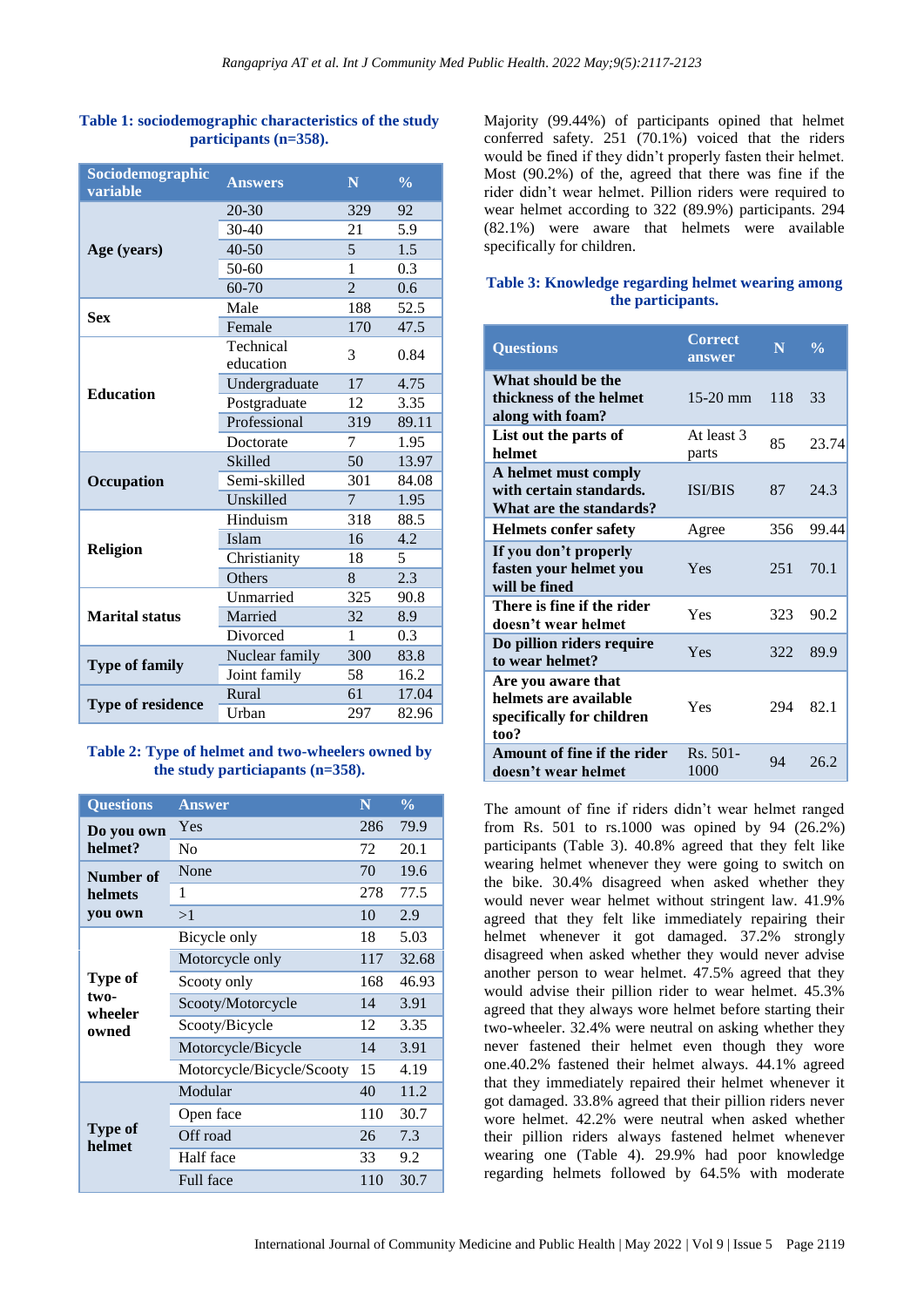knowledge. 5.6% had good knowledge. With regard to attitude, only 5.5% had poor attitude while 66.4% and 27.9% had moderate and good attitude, respectively (Figure 1).

| Table 4: Attitude and practice of helmet wearing among study participants. |  |  |  |  |
|----------------------------------------------------------------------------|--|--|--|--|
|----------------------------------------------------------------------------|--|--|--|--|

| <b>Variables</b> |                                                                                  | <b>Strongly</b><br>agree |               | Agree | <b>Neutral</b> |     | <b>Disagree</b> |     | <b>Strongly</b><br>disagree |     |               |
|------------------|----------------------------------------------------------------------------------|--------------------------|---------------|-------|----------------|-----|-----------------|-----|-----------------------------|-----|---------------|
|                  |                                                                                  | N                        | $\frac{0}{0}$ | N     | $\frac{0}{0}$  | N   | $\frac{0}{0}$   | N   | $\frac{0}{0}$               | N   | $\frac{0}{0}$ |
|                  | <b>a</b> I feel like wearing helmet whenever I am going<br>to switch on my bike  | 77                       | 21.5          | 92    | 25.7           | 146 | 40.8            | 30  | 8.4                         | 13  | 3.6           |
| $\mathbf{a}$     | Without stringent law I will never wear helmet                                   | 24                       | 6.7           | 98    | 27.4           | 69  | 19.3            | 109 | 30.4                        | 58  | 16.2          |
|                  | <b>a</b> I feel like immediately repairing my helmet<br>whenever it gets damage. | 55                       | 15.4          | 102   | 28.5           | 150 | 41.8            | 41  | 11.5                        | 10  | 2.8           |
|                  | a I will never advise another person to wear helmet                              | 14                       | 3.9           | 46    | 12.8           | 34  | 9.5             | 131 | 36.6                        | 133 | 37.2          |
|                  | <b>a</b> I will advise my pillion rider to wear helmet                           | 60                       | 16.8          | 95    | 26.5           | 170 | 47.5            | 20  | 5.6                         | 13  | 3.6           |
| $\mathbf{D}$     | always wear helmet before starting my two-<br>wheeler                            | 73                       | 20.4          | 93    | 25.9           | 162 | 45.3            | 24  | 6.7                         | 6   | 1.7           |
|                  | <b>p</b> I never fasten my helmet even though I wear one                         | 20                       | 5.6           | 116   | 32.4           | 78  | 21.8            | 89  | 24.8                        | 55  | 15.4          |
| $\mathbf{D}$     | I repair my helmet immediately whenever it gets<br>damaged                       | 51                       | 14.2          | 104   | 29.1           | 158 | 44.1            | 39  | 10.9                        | 6   | 1.7           |
| $\mathbf{p}$     | My pillion rider never wear helmet                                               | 29                       | 8.1           | 105   | 29.3           | 121 | 33.8            | 67  | 18.7                        | 36  | 10.1          |
| $\mathbf{p}$     | My pillion rider always fastens helmet whenever<br>wearing one                   | 40                       | 11.2          | 151   | 42.2           | 94  | 26.3            | 52  | 14.5                        | 21  | 5.8           |

a-attitude, p-practice.

Domains perceived by the participants influencing the helmet wearing behaviour included comfort (52.2%), legislative measures (38.5%), awareness (34.4%), design and quality of helmet (27.4%), cosmetic disadvantage (17.1%), infrastructure (16.7%).



#### **Figure 1: Distribution of knowledge, attitude and practice categories among the participants.**

Within the comfort domain, 40.12% reported feeling of discomfort as a barrier to helmet wearing and 5.35% reported comfort as a facilitator of helmet wearing. Within the domain legislative measures,50% voted for strict law, 20.29% suggested levying heavy fine and 10.87% suggested increasing the already existing fine amount for promoting helmet wearing. 4.35% reported that incentives to helmet wearing could promote the behaviour. Within the domain awareness, 9.76% and 47.15% reported less awareness and proper awareness as facilitators and promoters, respectively.  $10.57\%$ suggested projecting road traffic accident pictures and 5.96% voted for road safety campaigns in order to

promote helmet wearing. Among the 27.37% of the participants who thought of the domain design and quality of helmet, 48.9% reported heaviness as a factor preventing the usage of helmet and 8.5% suggested producing light weight helmets in order to promote helmet wearing. 15.3% complained of reduced peripheral vision and 1.67% suggested increasing the peripheral vision in helmets. 17.04% reported helmet wearing had a cosmetic disadvantage like hair fall and spoiling of hair styles (Table 5).

#### **DISCUSSION**

The present study was cross-sectional study carried out among internet users between August 2020 and November 2020. The objective of the study was to find out the knowledge and attitude regarding helmet wearing among the internet users and the other objective was to identify the domains perceived by the participants influencing the helmet wearing behaviour along with the barriers and facilitators in each domain. The study was conducted among those aged more than 18 years and residing in Tamilnadu. 92% of the participants were in the age group 20 to 30 years. 52.2% were males. 89.11% were professionals and 83% were urban residents. 79.1% owned two-wheeler in the present study, which was higher than the study by Friedman et al in which 69.9% own two-wheeler.<sup>7</sup> 79.9% owned at least one helmet, which was higher than the study conducted by Siviroj et al in which  $59.8\%$  owned helmet.<sup>8</sup> In the present study, 99.44% thought that helmets confer safety which was higher than the study conducted by Olakulehin et al 2015 in which  $88.9\%$  agree that helmet is truly protective.<sup>9</sup> 30.4% disagreed when asked whether they would wear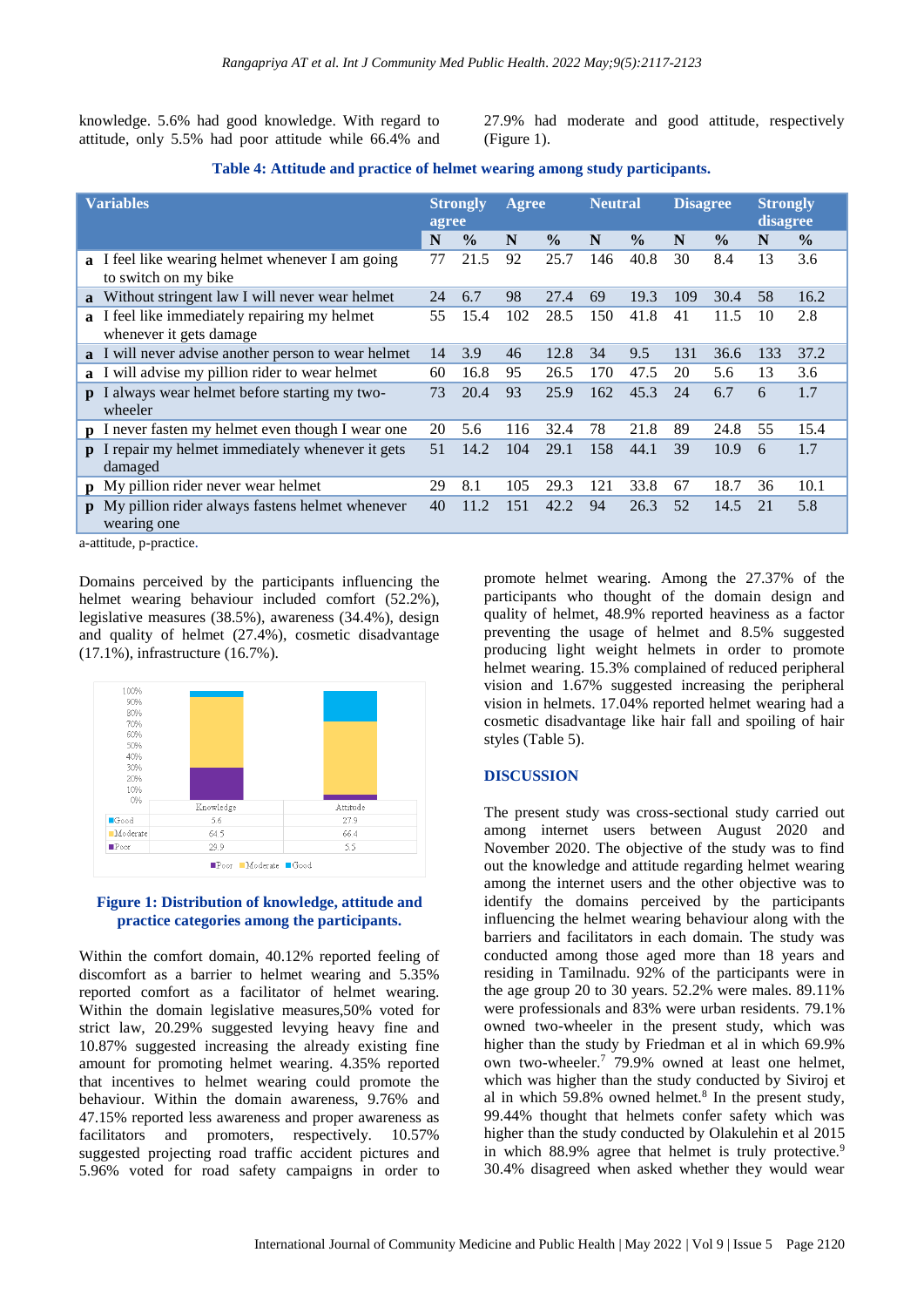helmet without stringent law. This is lower than the studies by Akaateba et al 2015.<sup>10</sup> 47.5% agreed that they would advise their pillion rider to wear helmet in the present study.

## **Table 5: Distribution according to the various domains influencing helmet wearing and the barriers and facilitators within the categories.**

| <b>Domains</b>                          | N(%)        | <b>Barrier</b>                                                                                                                                   | <b>Facilitator</b>                                                                                                                                                                                                     |
|-----------------------------------------|-------------|--------------------------------------------------------------------------------------------------------------------------------------------------|------------------------------------------------------------------------------------------------------------------------------------------------------------------------------------------------------------------------|
| <b>Comfort</b>                          | 187 (52.2)  | Discomfort-75 (40.12%)<br>Sweat-63 (33.69%),<br>Heat-15 (8.07%) spectacle<br>wearers-10 (5.35%),<br>Difficulty to drive-9 (4.8%)                 | Comfortable-10 (5.35%),<br>Sweat proof helmet-5 (2.67%)                                                                                                                                                                |
| <b>Legislative measures</b>             | 138 (38.55) |                                                                                                                                                  | Heavy fine-28 (20.29%), Increasing fine<br>amount-15 (10.87%), Strict laws-68<br>(49.28%), More check-posts-5 (3.62%),<br>rewards for helmet wearing-6 (4.35%),<br>other Legislative measures-16 (11.6%)               |
| <b>Awareness</b>                        | 123 (34.36) | Less awareness, Ignorance-<br>12 (9.76%)                                                                                                         | Proper awareness-58 (47.15%), Road<br>safety education-16 (13%), Showing<br>people RTA patients-13 (10.57%), Safety<br>campaigns-7 (5.69%), Essentiality-10<br>(8.13%), Motivation-3 (2.44%),<br>Sensitivity-7 (5.69%) |
| Design and quality of<br>helmet         | 98 (27.37)  | Heaviness-48 (48.98%)<br>Head and neck pain-15<br>$(15.31\%)$ , Poor helmet<br>quality-6 (6.12%), Reduced<br>peripheral vision 15<br>$(15.31\%)$ | Lightweight-8 (8.5%), Increasing<br>peripheral vision-1 (1.67%), Improving<br>aesthetics- $5(5.5\%)$                                                                                                                   |
| <b>Cosmetic disadvantages</b>           | 61 (17.04)  | Hairstyle-12 (19.67%)<br>Hair fall-48 (78.69%),<br>Cosmetic purposes-1 (1.64%)                                                                   |                                                                                                                                                                                                                        |
| <b>Infrastructure</b>                   | 60(16.76)   | Helmet infrastructure-48<br>(80%)                                                                                                                | Proper place to keep helmet-2 (3.33%),<br>two wheeler infrastructure-1 (1.67%),<br>Helmet sensor in vehicles -4 (6.67%),<br>Lock facility-5 $(8.33%)$                                                                  |
| <b>Mindset</b>                          | 46 (12.85)  | Negative mindset-19 (41.3%)                                                                                                                      | Positive mindset-17 (36.96%), Self<br>discipline-20 (43.48%)                                                                                                                                                           |
| Laziness/carelessness/<br>forgetfulness | 39 (10.89)  | Laziness, carelessness,<br>Forgetfulness-39 (10.89%)                                                                                             |                                                                                                                                                                                                                        |
| <b>Personalisation</b>                  | 26 (7.26)   | Lack of personalisation-5<br>(19.23%)                                                                                                            | Customised Helmets-6 (23.08%), Aerated<br>helmets-9 (34.62%), Helmet with coolant<br>gel-2 (7.69%), Automated helmets-3<br>(11.54%), Removable cloth inside<br>helmet-1 (3.85%)                                        |
| <b>Affordability</b>                    | 17(4.74)    | High cost of helmets -8<br>$(47.06\%)$                                                                                                           | Reducing cost of helmet -4 (23.53%)<br>Free helmets- $5(29.4%)$                                                                                                                                                        |
| <b>Distance</b>                         | 11(3.07)    | Short distance trips (11)                                                                                                                        |                                                                                                                                                                                                                        |
| <b>Time</b>                             | 8(2.23)     | No time-5 (62.5%) Lack of<br>time-3 (37.5%)                                                                                                      |                                                                                                                                                                                                                        |
| <b>Availability</b>                     | 7(1.95)     | Unavailability-2 (28.57%)                                                                                                                        | Availability-3 (42.86%) Accessibility-2<br>(28.57%)                                                                                                                                                                    |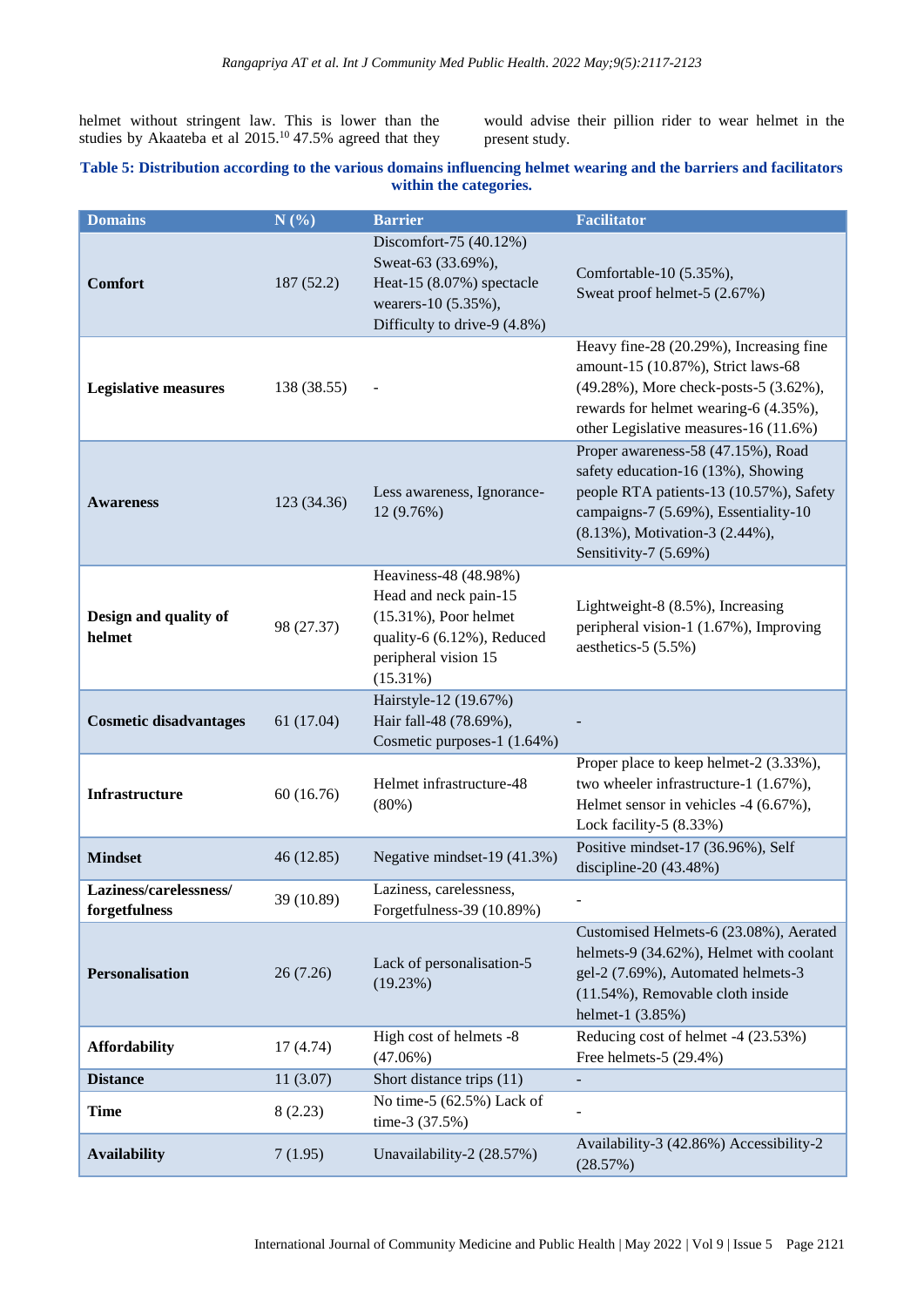The proportion was higher than the study by Olakulehin et al 2015 in which 12.6% reported that they would advise their passengers to wear helmet.<sup>9</sup>

In the present study, 29.9% had poor knowledge regarding helmets followed by 64.5% with moderate knowledge and 5.6% had good knowledge. With regard to attitude, only 5.5% had poor attitude while 66.4% and 27.9% had moderate and good attitude, respectively. Similar study by Kulothungan et al reported study participants had higher proportion of poor knowledge and attitude. <sup>12</sup> Namwanga et al reported an increased proportion of good knowledge and poor practice among the participants. 13

Improving the knowledge and attitude among the study participants to good proportion would aid in improving the behaviour of helmet wearing. Riders' comfortability while wearing helmet was listed to be the most prior domain by the participants who could influence the helmet wearing behaviour.

Following comfort, the second most frequently commented domain was strict laws enforcing the usage of helmet. Participants had suggested strict enforcement of already existing laws and also making them more severe. The study found out that many participants had moderate knowledge regarding helmet and many participants too had suggested that awareness play an important role in promoting helmet wearing as behaviour. Further participants had also suggested more research into the design of the helmet producing newer designs with increased specs, comfortability and safety. The infrastructure for keeping the helmet either on the motorcycle or in a safer place should be improved in the study area.

#### *Limitations*

The results of the study were not generalisable. Even if generalised, should done with caution. The usage of google forms for collection of data, aided in getting data from internet users living in various parts of the states. There could be the presence of recall bias while the participants were reporting on age and helmet usage. There could also be the presence of social desirability bias especially while answering the questions in the attitude section. The article specifically listed the domains where actions could be taken in order to improve helmet wearing behaviour among two-wheeler riders.

# **CONCLUSION**

Improving the knowledge and attitude among the participants would aid in promoting helmet wearing behaviour. Improving the comfortability while wearing helmet, more strict enforcement of laws for helmet wearing along with increasing the severity of them and increasing awareness through various means were the three most listed domains that could improve helmet wearing practice among two-wheeler riders.

*Funding: No funding sources Conflict of interest: None declared Ethical approval: The study was approved by the Institutional Ethics Committee*

# **REFERENCES**

- 1. National Health Portal of India September 2015. Available at: [https://www.nhp.gov.in/road.traffic](https://www.nhp.gov.in/road.traffic-accidents_pg)[accidents\\_pg.](https://www.nhp.gov.in/road.traffic-accidents_pg) Accessed on 20 November 2021.
- 2. Hung DV, Stevenson MR, Ivers RQ. Prevalence of helmet use among motorcycle riders in Vietnam. Injury Prevent. 2006;12(6):409-13.
- 3. Global status report on road safety 2018 summary. Available at: [http://apps.who.int/bookorders.](http://apps.who.int/bookorders) Accessed on 20 November 2021.
- 4. India had most deaths in Road accidents 2019: Report. Available at: https://www.hindustantimes. com/ mumbai-news/india-had-most-deaths-in-roadaccidents-in-2019-report/story-pikRXxsS4hpt NVvf6J2g9O.html. Accessed on 20 November 2021.
- 5. Sir Hugh Cairns and the origins of Motorcycle helmet. Available at: [https://www.rcseng.ac.uk/](https://www.rcseng.ac.uk/%20library-and-publications/library/blog/sir-hugh-cairns-and-the-origins-of-the-motorcycle-helmet/)  [library-and-publications/library/blog/sir-hugh-cairns](https://www.rcseng.ac.uk/%20library-and-publications/library/blog/sir-hugh-cairns-and-the-origins-of-the-motorcycle-helmet/)[and-the-origins-of-the-motorcycle-helmet/.](https://www.rcseng.ac.uk/%20library-and-publications/library/blog/sir-hugh-cairns-and-the-origins-of-the-motorcycle-helmet/) Accessed on 20 November 2021.
- 6. A Beginner's guide to type of motorcycle helmets. Motorcycle Legal foundation. April 2020. Available at: [https://www.motorcyclelegalfoundation.com/](https://www.motorcyclelegalfoundation.com/%20types-of-motorcycle-helmets/)  [types-of-motorcycle-helmets/.](https://www.motorcyclelegalfoundation.com/%20types-of-motorcycle-helmets/) Accessed on 20 November 2021.
- 7. Friedman SM, Adamson M, Cleiman P, Arenovich T, Oleksak K, Mohabir IM, et al. Helmet-wearing practices and barriers in Toronto bike-share users: A case-control study. Canad J Emerg Med. 2016;18(1):28-36.
- 8. Siviroj P, Peltzer K, Pengpid S, Morarit S. Helmet use and associated factors among thai motorcyclists during Songkran festival. Int J Environ Res Public Health. 2012;9(9):3286–97.
- 9. Olakulehin OA, Adeomi AA, Oakanbi O, Itie CJ, Olanipekun OO, Silori O. Perception and practice of helmet use among motorcycle riders in a semi-urban community in Southwestern Nigeria. IOSR J Dent Med Sci. 2015;14(2):120-4.
- 10. Akaateba MA, Yakubu I, Akanbang BAA. Correlates and barriers associated with motorcycle helmet use in Wa, Ghana. Traffic Inj Prevent. 2015;16(8):809-17.
- 11. Determinants and barriers of helmet use in Iranian motorcyclists: a systematic review. J Injury Viol Res. 2017;9(1):45-9.
- 12. Kulothungan K. A cross sectional study on the knowledge, awareness and practice of safety rules among the young college students in trichy city, Tamilnadu. Available at: [https://www.researchgate](https://www.researchgate/) .net/publication/ 330578326. Accessed on 20 November 2021.